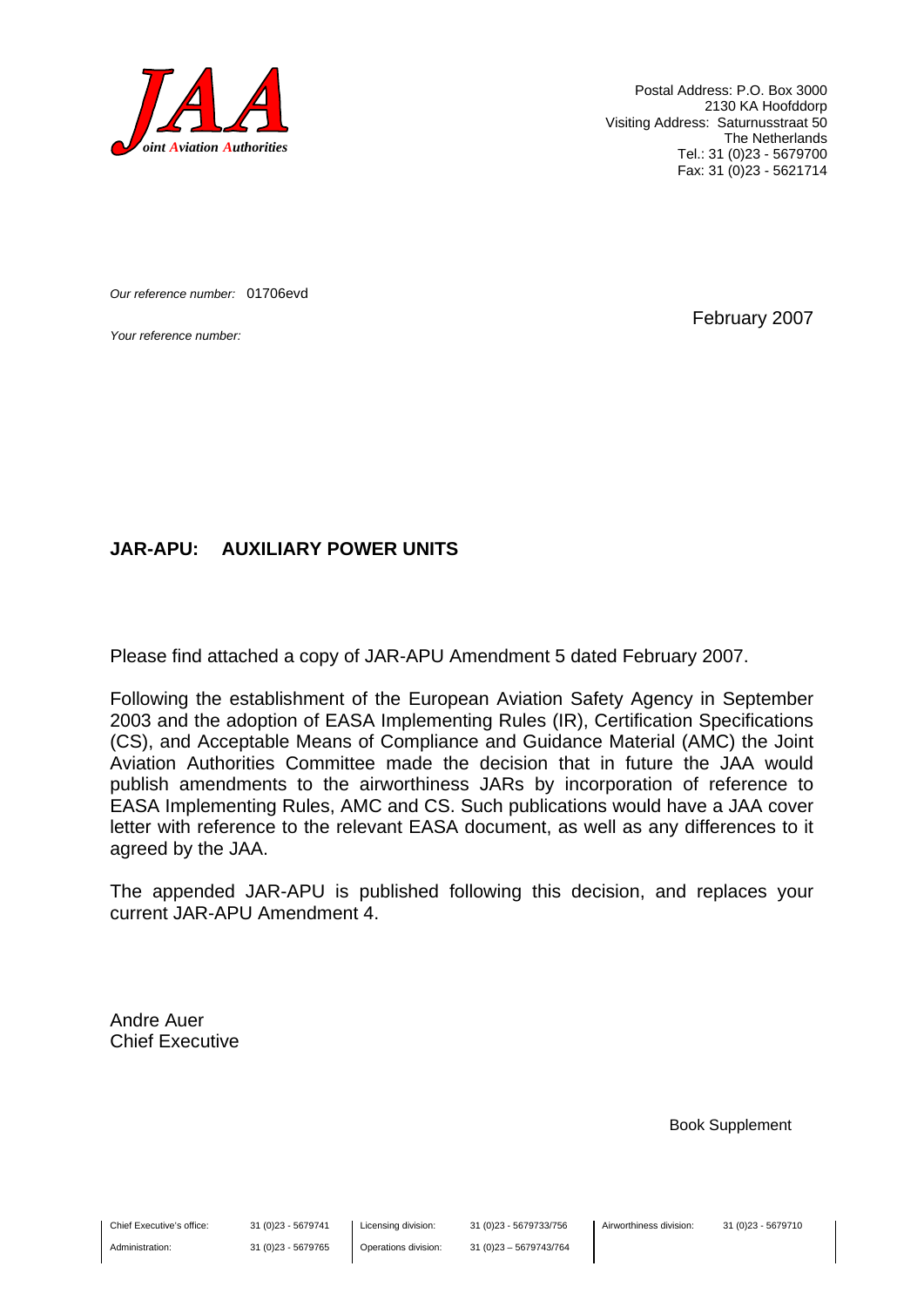# **Joint Aviation Requirements**

## **JAR–APU**

**Auxiliary Power Units** 

**Joint Aviation Authorities**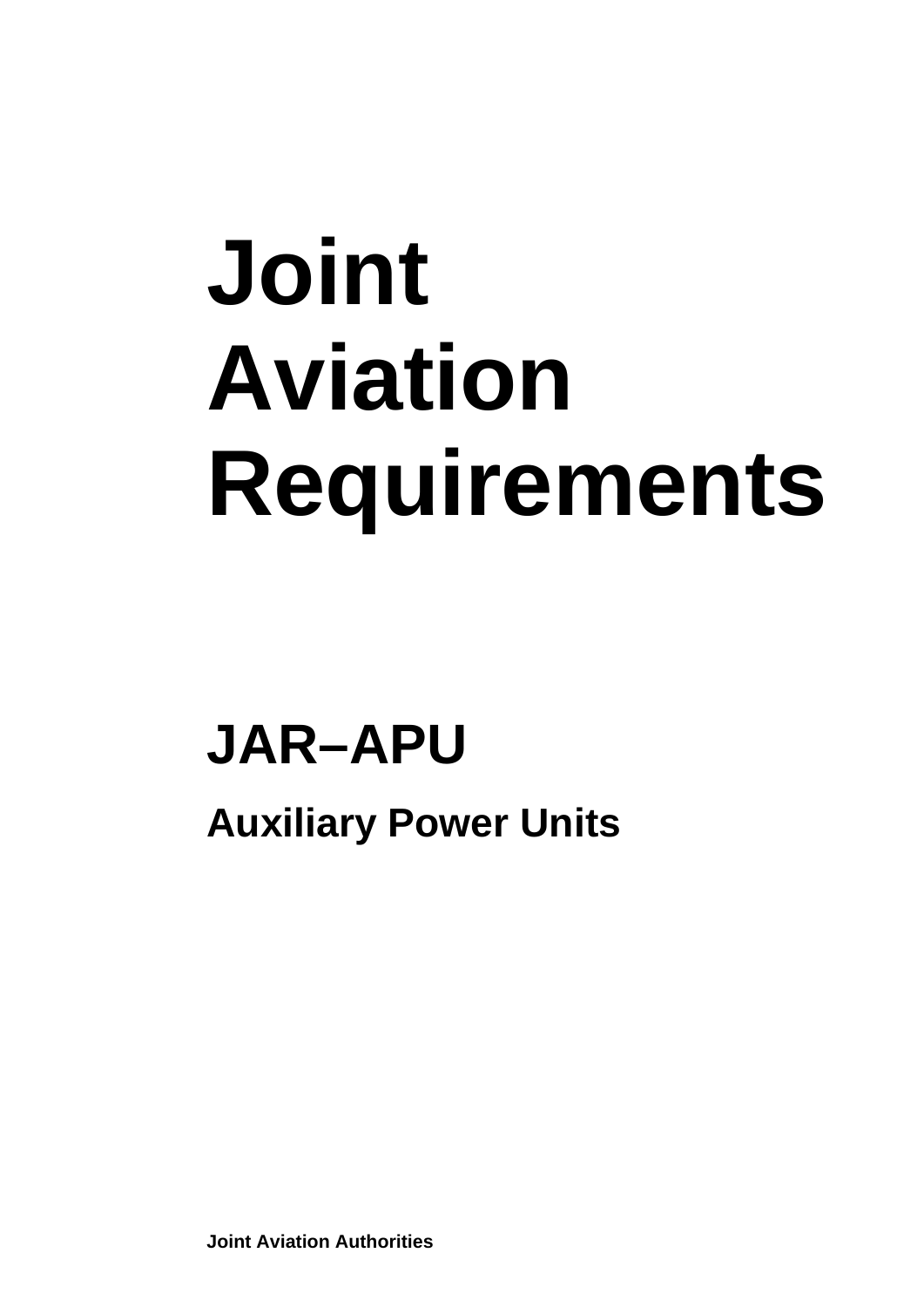# **Joint Aviation Requirements**

## **JAR–APU**

### **Auxiliary Power Units**

Amendment 5 February 2007

All rights reserved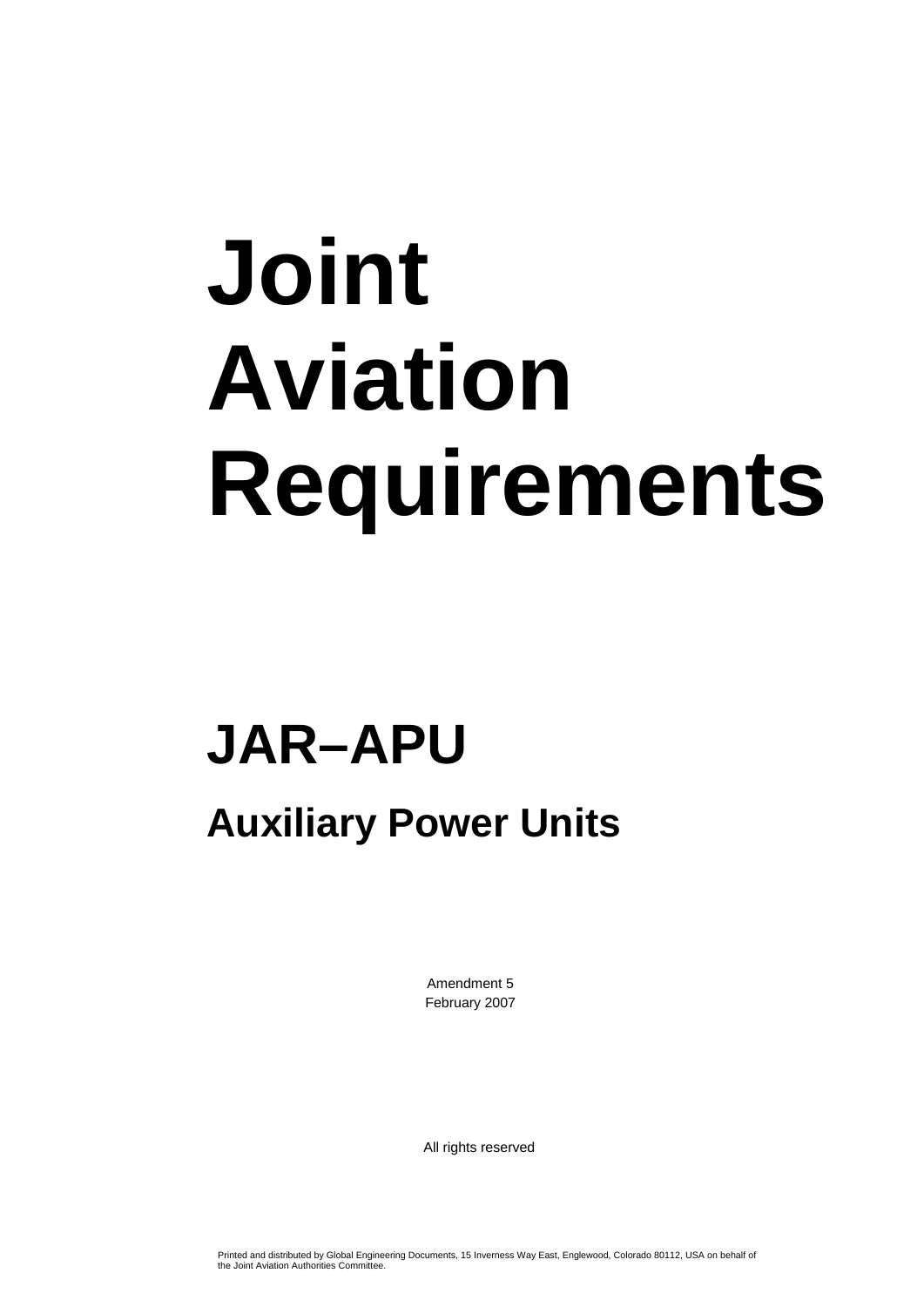The members of the Joint Aviation Authorities Committee are representatives of the Civil Aviation Authorities of the countries and of the European Aviation Safety Agency (EASA) that have signed the 'Arrangements Concerning the Development and the Acceptance of Joint Aviation Requirements'. A list of these members is kept by European Civil Aviation Conference, 3 bis Villa Emile Bergerat, 92522 NEUILLY SUR SEINE Cedex, France.\*

Further printed copies of the Joint Aviation Authorities Documents can be purchased from Global Engineering Documents, whose world wide offices are listed on the JAA website (www.jaa.nl) and Global website (www.global.ihs.com).

For electronic versions of Joint Aviation Authorities Documents please refer to the website of Information Handling Services (IHS) on www.ihsaviation.com, where you will find information on how to order.

Enquiries regarding the contents should be addressed to Central JAA, Saturnusstraat 50, PO Box 3000, 2130 KA HOOFDDORP, Netherlands (E-mail publications@jaa.nl).

\* These members are:

**<sup>[</sup>**Albania, Armenia, Austria, Belgium, Bosnia & Herzegovina, Bulgaria, Croatia, Cyprus, Czech Republic, Denmark, Estonia, European Aviation Safety Agency, Finland, Former Yugoslav Republic of Macedonia (FYROM), France, Germany, Greece, Hungary, Iceland, Ireland, Italy, Latvia, Lithuania, Luxembourg, Malta, Monaco, Netherlands, Norway, Poland, Portugal, Republic of Moldova, Romania, Serbia & Montenegro, Slovak Republic, Slovenia, Spain, Sweden, Switzerland, Turkey, Ukraine & United Kingdom.**]**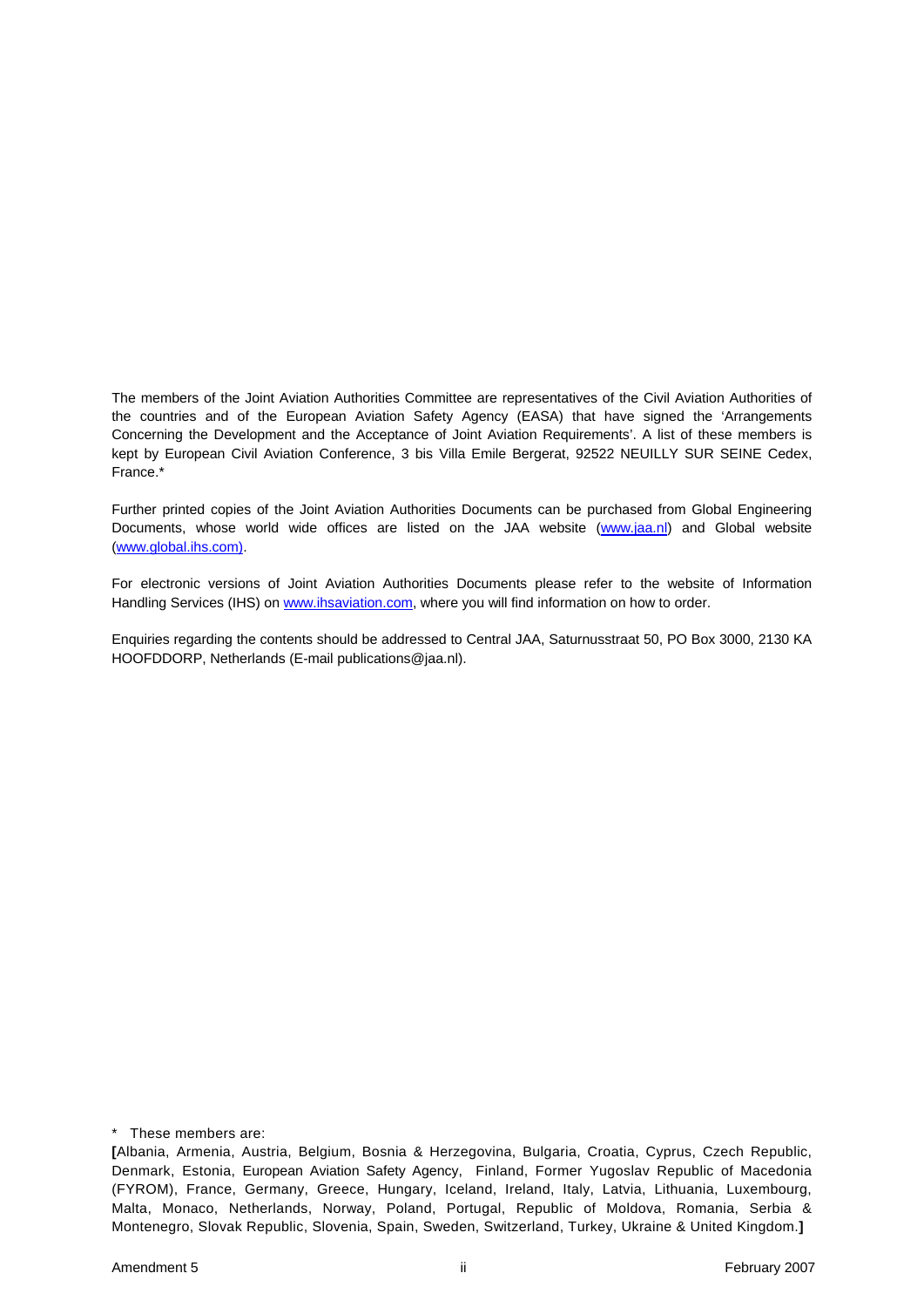JAR-APU Section 1A consists of:

- a) The articles 1 and 2 of the EASA Executive Director Decision 2003/05/RM dated 17 October 2003.
- b) The appendices of Book 1 of the Annex to the EASA Executive Director Decision 2003/05/RM dated 17 October 2003 (also called CS-APU).

JAR-APU Section 1B consists of:

#### INTENTIONALLY LEFT BLANK

JAR-APU Section 2 consists of:

a) Book 2 of the Annex to the EASA Executive Director Decision 2003/05/RM dated 17 October 2003 (also called CS-APU).

Note:

For all references to Agency please read Joint Aviation Authorities/Authority as appropriate.